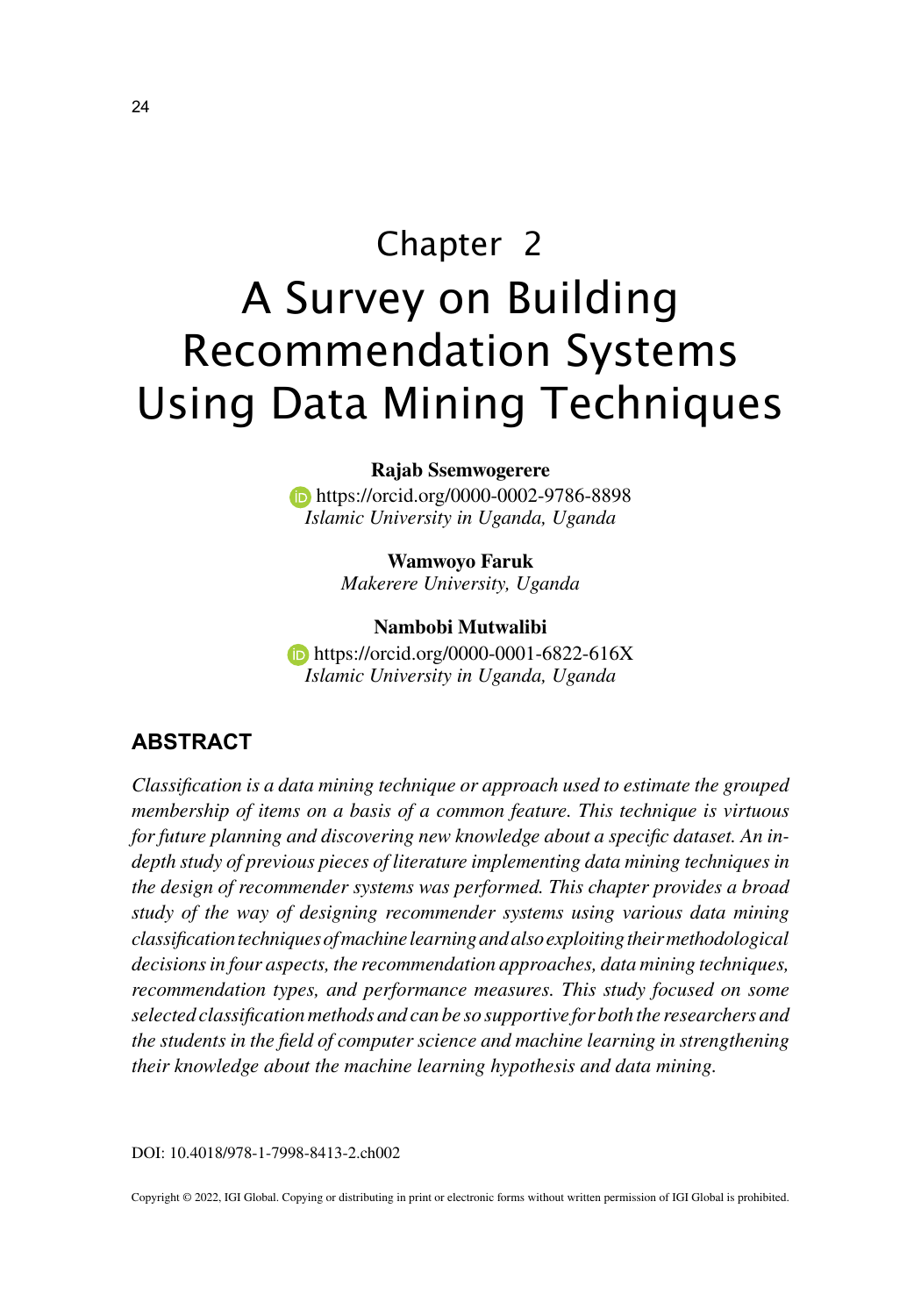#### **INTRODUCTION**

In today's era of the internet and fast-growing web social media technologies, many web retail businesses like Amazon, and eBay, social media network programs like Facebook, Twitter, LinkedIn, and YouTube, entertainment web platforms like Netflix, Pandora, and Waze that defines the best route have evolved (Briciu & Briciu, 2021). This has also massively increased the amount of information online (Mahadik et al., 2020). Due to this factor, individuals find a challenging time to skim the information about the desired products in a short period. To cater to this challenge, Recommender systems were developed and implemented into most e-commerce websites to efficiently tailor products and services to customers (Ahmadian et al., 2020; Chehal et al., 2020). Additionally, the massively increased amount of information online factor has made RSs so tremendous in today's world and our daily lives. Regularly more and more RSs evolve basing on the textual review, comparative opinion, user ratings, purchase patterns, user profiles, among others (Gupta & Dave, 2020).

A Recommender System is a program that filters information based on user preferences, interests, likes, dislikes, and ratings of the preferred item, builds a user profile, and then predicts whether the user will prefer the item or not (Anandhan et al., 2018; Jannach et al., 2020). Commonly, there are four approaches available for generating personalized recommendation systems, they include content-based (CB) filtering, collaborative (CF) filtering, knowledge-based (KB) filtering, and hybridbased (HB) filtering (Hernández-Nieves et al., 2020). Under the CB filtering approach, the recommendation of items is based on content similarities such as the features and preferences, for example, a movie recommender system on NetFlix recommending other movies with the same  $actor(s)$  to a user (Shu et al., 2018; Wu et al., 2018). CF filtering approach is the most prominent approach used on the web (Schafer et al., 2007). It uses the known likings of a group of users to make recommendations or predictions of the unknown likings for other users (Su & Khoshgoftaar, 2009). HB approach combines CB and CF approaches and solves almost all the problems encountered in the two methods (Barros et al., 2020). Like all other recommender system approaches, the KB approach doesn't base on the rating of other user ratings (Burke & systems, 2000). Its judgments are independent of individual tastes. The most common kind of recommendation system is a web application with which a user interacts with. This web application presents to a user a list of items from which a user selects an item to receive more details about that.

For example, from a catalog of many items or products in the database that wouldn't seemingly fit into a webpage, it is necessary to select a subset of items from the database to display to the user. E-commerce website applications display a page containing a list of products, then the user can select a product to see more details about the product if possible proceeds to purchase the product.